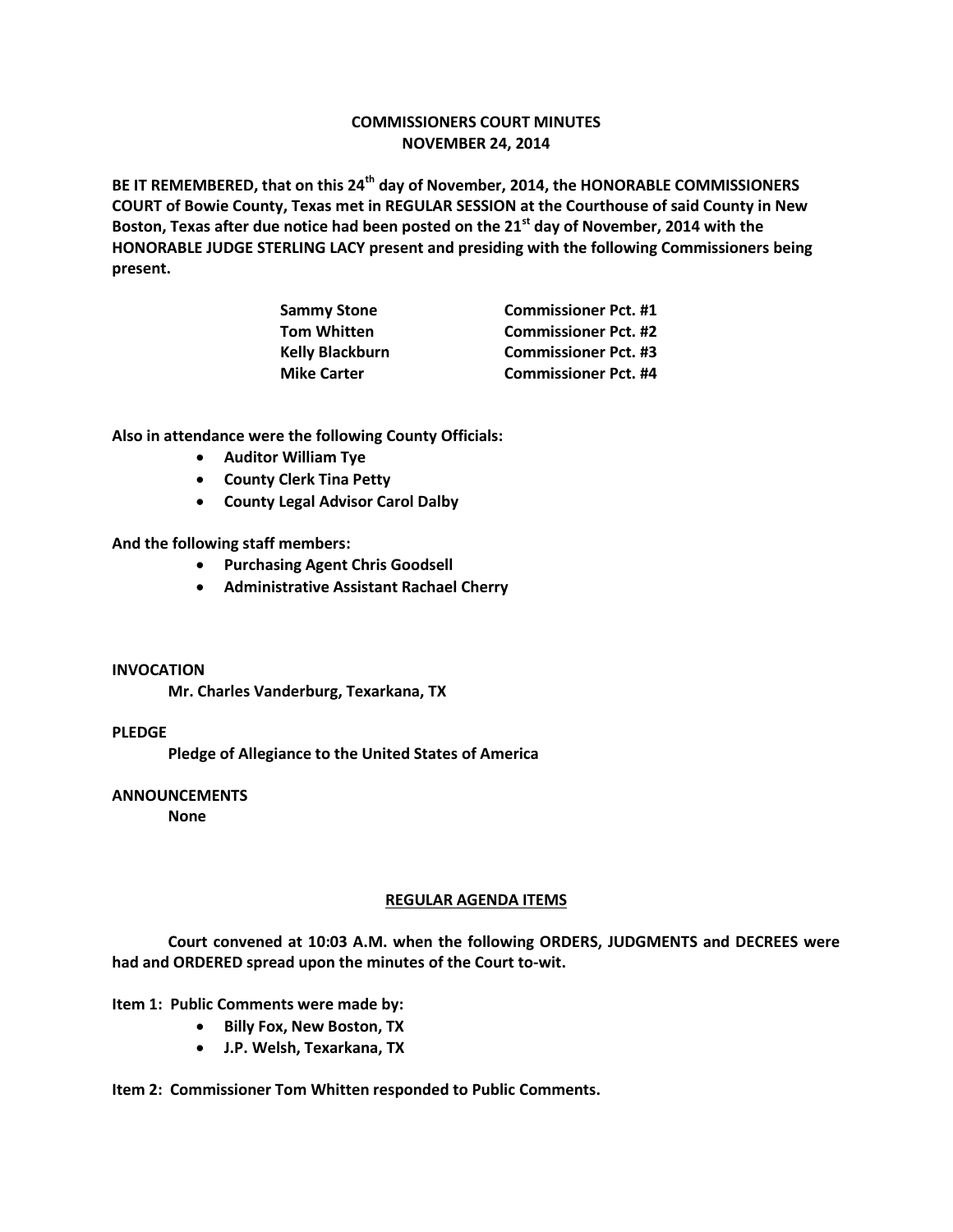**Item 3: On this 24th day of November, 2014, a motion was made by Commissioner Kelly Blackburn and duly second by Commissioner Sammy Stone to be able to post it (update) at least once a month and then on an "as needed" basis to our County Website Manager (to establish a plan for regular updates on the Bowie County Website regarding progress of the Hwy 82 Project).**

**Motion was put to a vote and all voted aye and none opposed. Motion carried.**

- **Item 4: On this 24th day of November, 2014, a motion was made by Judge Lacy and duly second by Commissioner Kelly Blackburn to adopt the resolution for the Indigent Defense Formula Grant Program as presented. Motion was put to a vote and all voted aye and none opposed. Motion carried.**
- **Item 5: On this 24th day of November, 2014, a motion was made by Commissioner Kelly Blackburn and duly second by Commissioner Tom Whitten to transfer position of Agenda Clerk to the County Clerk's Office. Motion was put to a vote and all voted aye and none opposed. Motion carried.**
- **Item 6: On this 24th day of November, 2014, a motion was made by Commissioner Kelly Blackburn and duly second by Commissioner Sammy Stone to transfer County Website Manager position to the County Clerk's Office. Motion was put to a vote and all voted aye and none opposed. Motion carried.**
- **Item 7: On this 24th day of November, 2014, a motion was made by Commissioner Mike Carter and duly second by Commissioner Sammy Stone to award the bid to Patillo, Brown & Hill (Independent Auditor for Bowie County). Motion was put to a vote and all voted aye and none opposed. Motion carried.**

**Item 8: On this 24th day of November, 2014, a motion was made by Commissioner Sammy Stone and duly second by Commissioner Kelly Blackburn to find that the Bowie County Judge violated Texas Local Government Code, Section 151.001. Commissioner Sammy Stone-yes Commissioner Mike Carter-no Judge Lacy-no Commissioner Tom Whitten-yes Commissioner Kelly Blackburn-yes Motion was put to a vote and three (3) voted yes and two (2) voted no. Motion carried.**

**Item 9: On this 24th day of November, 2014, a motion was made by Commissioner Tom Whitten and duly second by Commissioner Sammy Stone to eliminate, by Court Order, the two part-time receptionist positions recently hired for Bowie County Courthouse.**